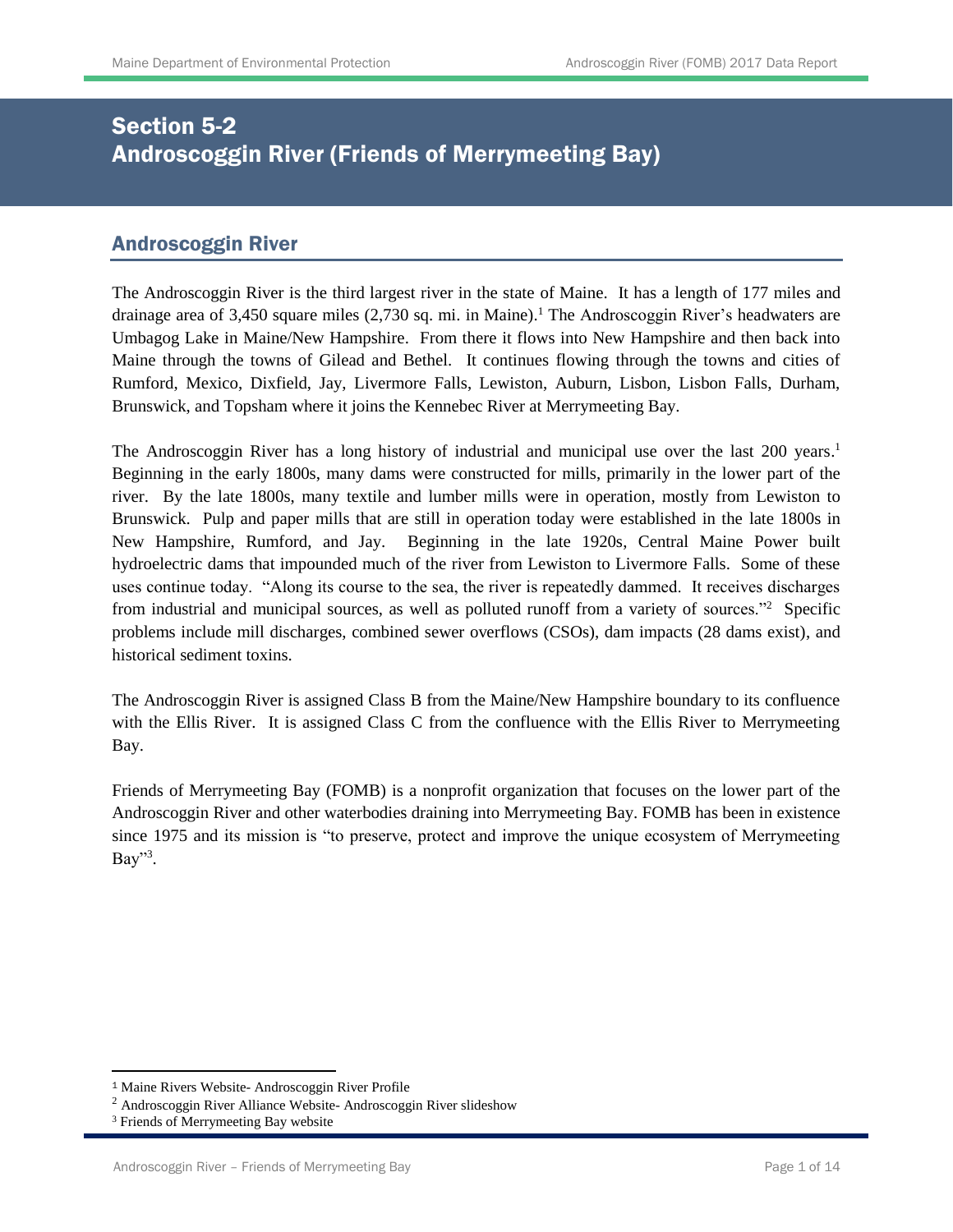# Monitoring History

• The Maine Department of Environmental Protection's (DEP) Biological Monitoring Program has been monitoring the lower Androscoggin River since 1984. This data is available on DEP's website.

• The lower Androscoggin River is monitored by Friends of Merrymeeting Bay (FOMB). They have been monitoring the lower part of the Androscoggin River, tributaries to Merrymeeting Bay, and the Bay since 1999. Their monitoring has extended up the Androscoggin at times (depending on volunteers) to Livermore Falls. FOMB joined the VRMP in 2009 with an interest in bringing about water classification upgrades where possible.

• In 2011, FOMB requested that two of the three approved sites (Water Street Mooring, WSM and Brunswick Canoe Mooring, BCM) be moved from mid-channel to shore. They submitted monitoring data from mid-channel and shore to demonstrate similarity. The Department approved relocation of these approved sites. FOMB renamed these sites Brunswick Water Street (BWS) and Brunswick Canoe Portage (BCP), respectively.

• In 2010, a water quality model to predict the effect of discharges and river flows on attainment of Maine's Water Quality Standards was developed for the lower Androscoggin River by the Maine DEP. The model report and data are available on DEP's website.

## Methods and Sampling Sites

Volunteers monitor the Androscoggin River at eight sites on the main stem. All of the sites are now VRMP approved sites. In 2015, FOMB added site Durham Boat New (DBN) to replace Durham Boat Launch (DBL) and in 2016 added site Island View Lane (IVL) to replace site Bay Bridge Jetty (BBB).

Monitoring is conducted once a month from May through October. Monitors take measurements of water temperature and dissolved oxygen using a YSI meter. Specific conductance is measured using either a YSI meter or an Oakton EC 11+/11 Testr pen. Samples are collected for *E. coli* bacteria and transported to Bowdoin College for analysis by FOMB volunteers using the IDEXX Colilert system.

Table 5-2-1: Friends of Merrymeeting Bay sampling sites at Androscoggin River, listed from upstream to downstream.

| <b>VRMP Site ID</b>          | <b>Organization Site Code</b> | <b>Sample Location</b>             | <b>Class</b> |
|------------------------------|-------------------------------|------------------------------------|--------------|
| Androscoggin River-A149-VRMP | <b>DBN</b>                    | Durham Boat New                    | C            |
| Androscoggin River-A71-VRMP  | PBL                           | Pejepscot Boat Launch              | C            |
| Androscoggin River-A47-VRMP  | <b>FPU</b>                    | Fish Park Upstream                 | C            |
| Androscoggin River-A45-VRMP  | <b>FPD</b>                    | <b>Fish Park Downstream</b>        | C            |
| Androscoggin River-A24-VRMP  | <b>BIL</b>                    | <b>Brunswick Interstate Ledges</b> | C            |
| Androscoggin River-A06-VRMP  | <b>BCP</b>                    | <b>Brunswick Canoe Portage</b>     | C            |
| Androscoggin River-A281-VRMP | <b>BWS</b>                    | <b>Brunswick Water Street</b>      | C            |
| Androscoggin River-A-45-VRMP | IVL                           | Island View Lane                   | C            |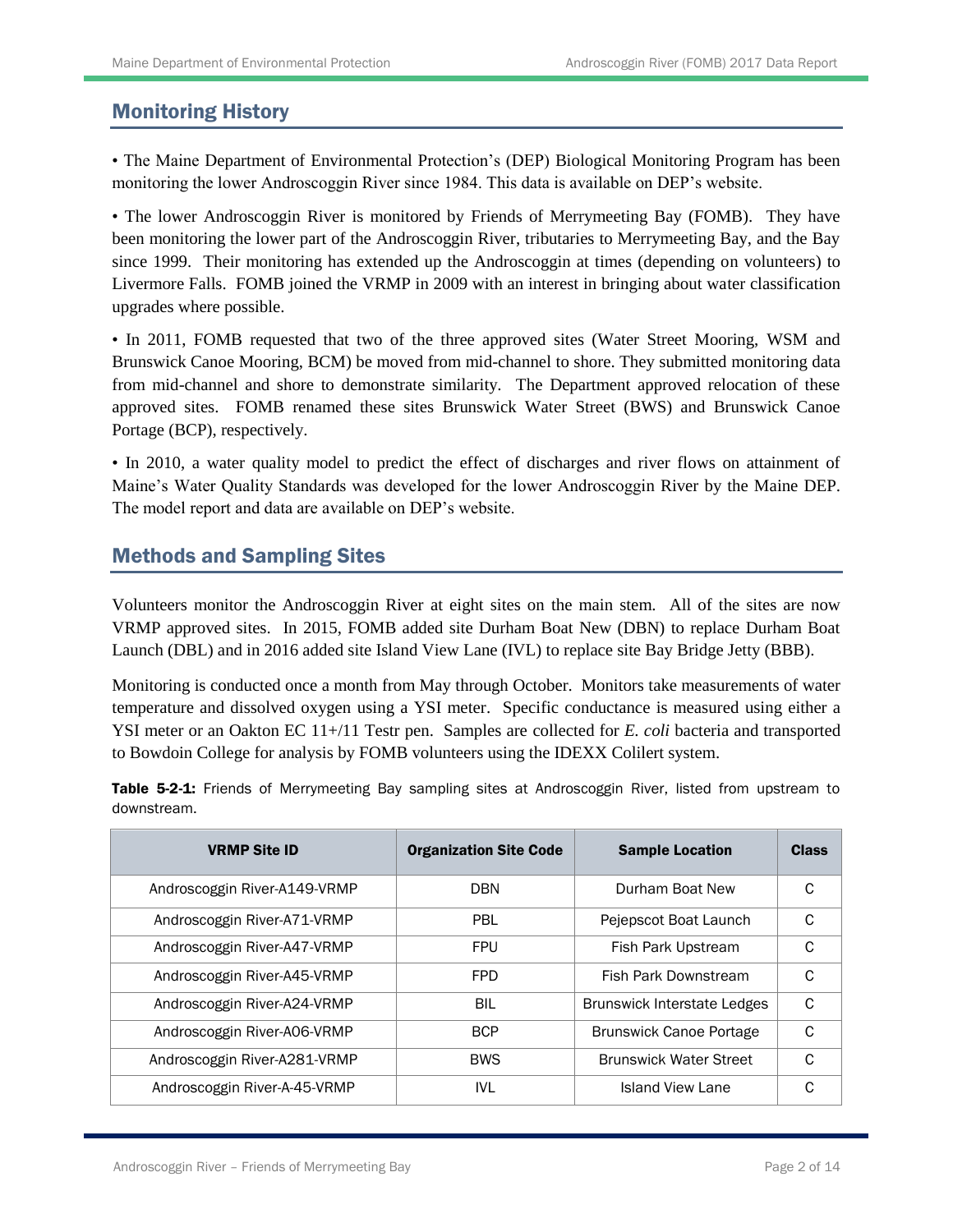# Androscoggin River Sampling Sites Friends of Merrymeeting Bay



Figure 5-2-1: Map of all Friends of Merrymeeting Bay sampling sites on the Androscoggin River.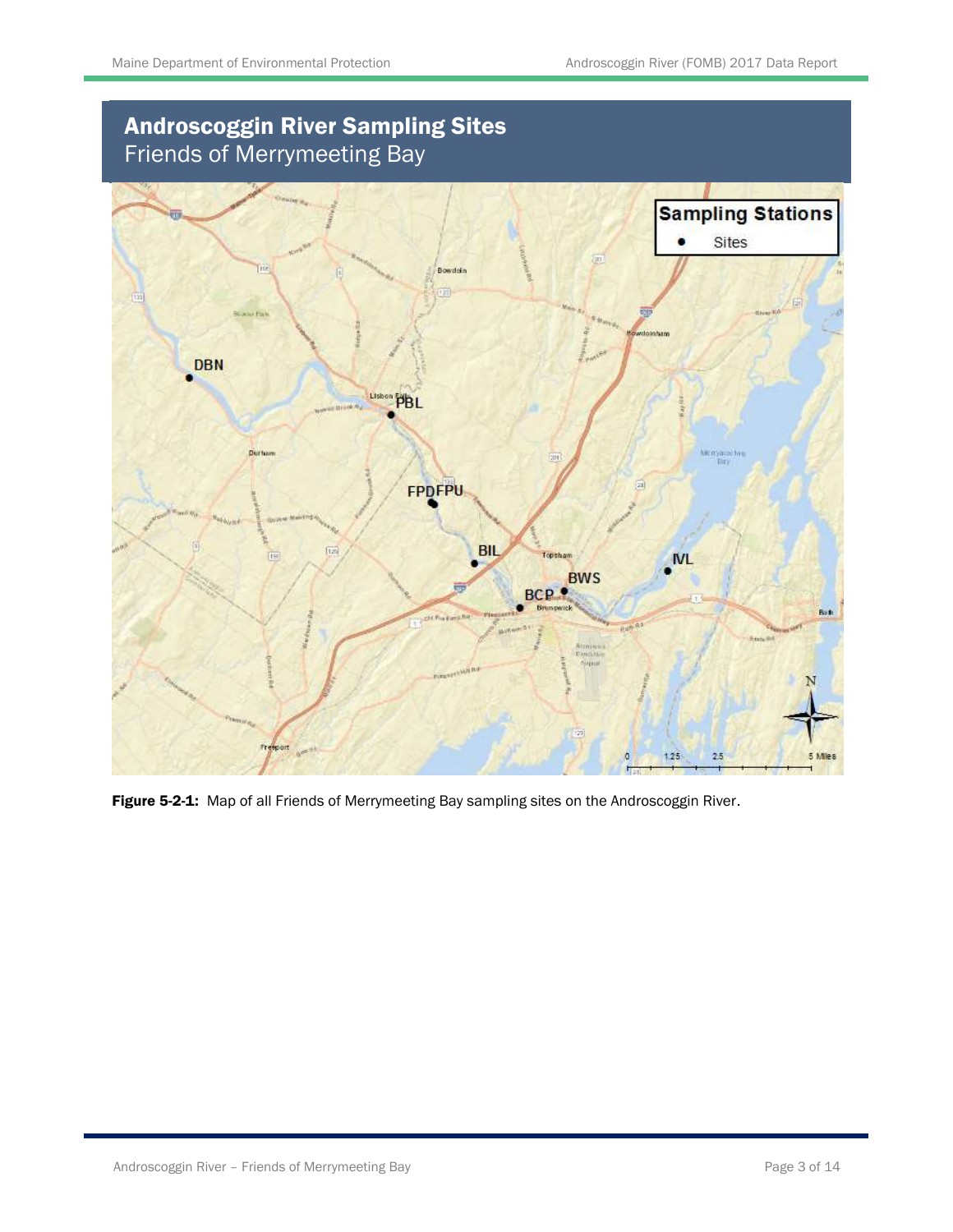## Results

Refer to Appendix A for discussion of individual site data and trends.

### *Dissolved Oxygen*

Dissolved oxygen levels are generally lowest early in the morning and then increase during the day, peaking mid to late afternoon. Monitors should try to collect some samples early in the morning. Dissolved oxygen is also affected by flow conditions and temperature. During high flow conditions, more oxygen is added to the river from the atmosphere as the water is more turbulent and there is more opportunity for mixing. If flow during the summer months is higher or lower than normal, this will affect the dissolved oxygen.

Class C criteria for dissolved oxygen are a minimum of 5 mg/l or 60% saturation. Class B criteria for dissolved oxygen are a minimum of 7 mg/l (milligrams/liter) or 75% saturation. To meet water quality criteria, both concentration and saturation standards must be met.

### *2017 Results*

**Dissolved oxygen (DO) was measured six times from May through October at seven sampling sites. At all the sites, DO concentration was above the Class C criterion of 5 mg/l. It was also above the Class B criterion of 7 mg/l at all sites, except for site FPD which had 1 value slightly below 7 mg/l in late July. Dissolved oxygen percent saturation was above the Class C criterion of 60% saturation for all dates and above Class B criterion of 75% saturation for all dates. Overall, sites BCP, BWS and IVL are very similar to each other. The sites upstream (BIL, FPD, FPU, and PBL) are also very similar. Dissolved oxygen was good to excellent overall.**

| <b>Site</b> | <b>Class</b> | # Sample<br><b>Points</b> | <b>Mean</b> | <b>Minimum</b>               | <b>Maximum</b> | <b>Criterion</b> | # Not<br><b>Meeting</b><br><b>Criterion</b> |
|-------------|--------------|---------------------------|-------------|------------------------------|----------------|------------------|---------------------------------------------|
| <b>DBN</b>  | С            | $\overline{\phantom{0}}$  | -           | $\qquad \qquad \blacksquare$ | $\overline{a}$ |                  |                                             |
| PBL         | C            | 6                         | 8.5         | 7.4                          | 10.0           | 5ppm             | 0                                           |
| <b>FPU</b>  | C            | 6                         | 8.4         | 7.0                          | 10.1           | 5ppm             | 0                                           |
| <b>FPD</b>  | C            | 6                         | 8.5         | 6.9                          | 10.3           | 5ppm             | 0                                           |
| <b>BIL</b>  | C            | 6                         | 8.4         | 7.1                          | 10.2           | 5ppm             | $\mathbf{0}$                                |
| <b>BCP</b>  | C            | 6                         | 8.5         | 7.3                          | 10.4           | 5ppm             | 0                                           |
| <b>BWS</b>  | C            | 6                         | 8.6         | 7.4                          | 10.7           | 5ppm             | 0                                           |
| <b>IVL</b>  | С            | 6                         | 8.5         | 7.0                          | 10.6           | 5ppm             | 0                                           |

Table 5-2-2: A summary of minimum, maximum, and mean dissolved oxygen concentration values (mg/l) at Friends of Merrymeeting Bay monitoring sites on the Androscoggin River.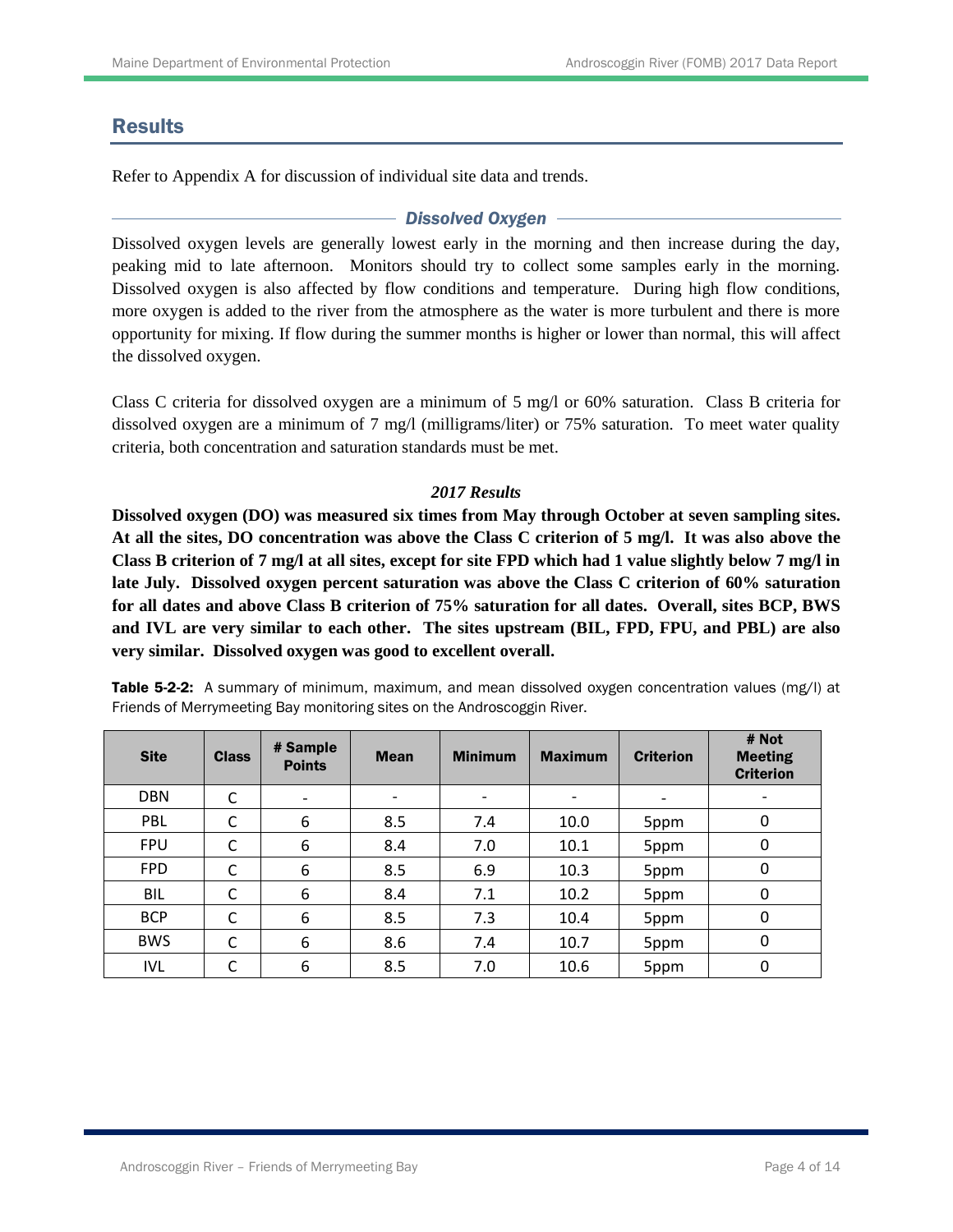| <b>Site</b> | <b>Class</b> | # Sample<br><b>Points</b> | <b>Mean</b>              | <b>Minimum</b> | <b>Maximum</b> | <b>Criterion</b> | # Not<br><b>Meeting</b><br><b>Criterion</b> |
|-------------|--------------|---------------------------|--------------------------|----------------|----------------|------------------|---------------------------------------------|
| <b>DBN</b>  | С            |                           | $\overline{\phantom{a}}$ | n/a            |                |                  | n/a                                         |
| PBL         | C            | 6                         | 92.9                     | 88.8           | 99.8           | 60%              | 0                                           |
| <b>FPU</b>  | C            | 6                         | 92.9                     | 88.8           | 99.8           | 60%              | 0                                           |
| <b>FPD</b>  | C            | 6                         | 91.8                     | 83.9           | 101.3          | 60%              | 0                                           |
| BIL         | C            | 6                         | 90.7                     | 83.7           | 100.7          | 60%              | 0                                           |
| <b>BCP</b>  | C            | 6                         | 91.4                     | 86.8           | 102.6          | 60%              | 0                                           |
| <b>BWS</b>  | C            | 6                         | 93.5                     | 87.6           | 104.9          | 60%              | 0                                           |
| <b>IVL</b>  | С            | 6                         | 91.3                     | 83.3           | 102.8          | 60%              | 0                                           |

Table 5-2-3: A summary of minimum, maximum, and mean dissolved oxygen saturation (%) values at Friends of Merrymeeting Bay monitoring sites on the Androscoggin River.

Figure 5-2-2: Graph of dissolved oxygen concentrations - Lower sites.



**DISSOLVED OXYGEN**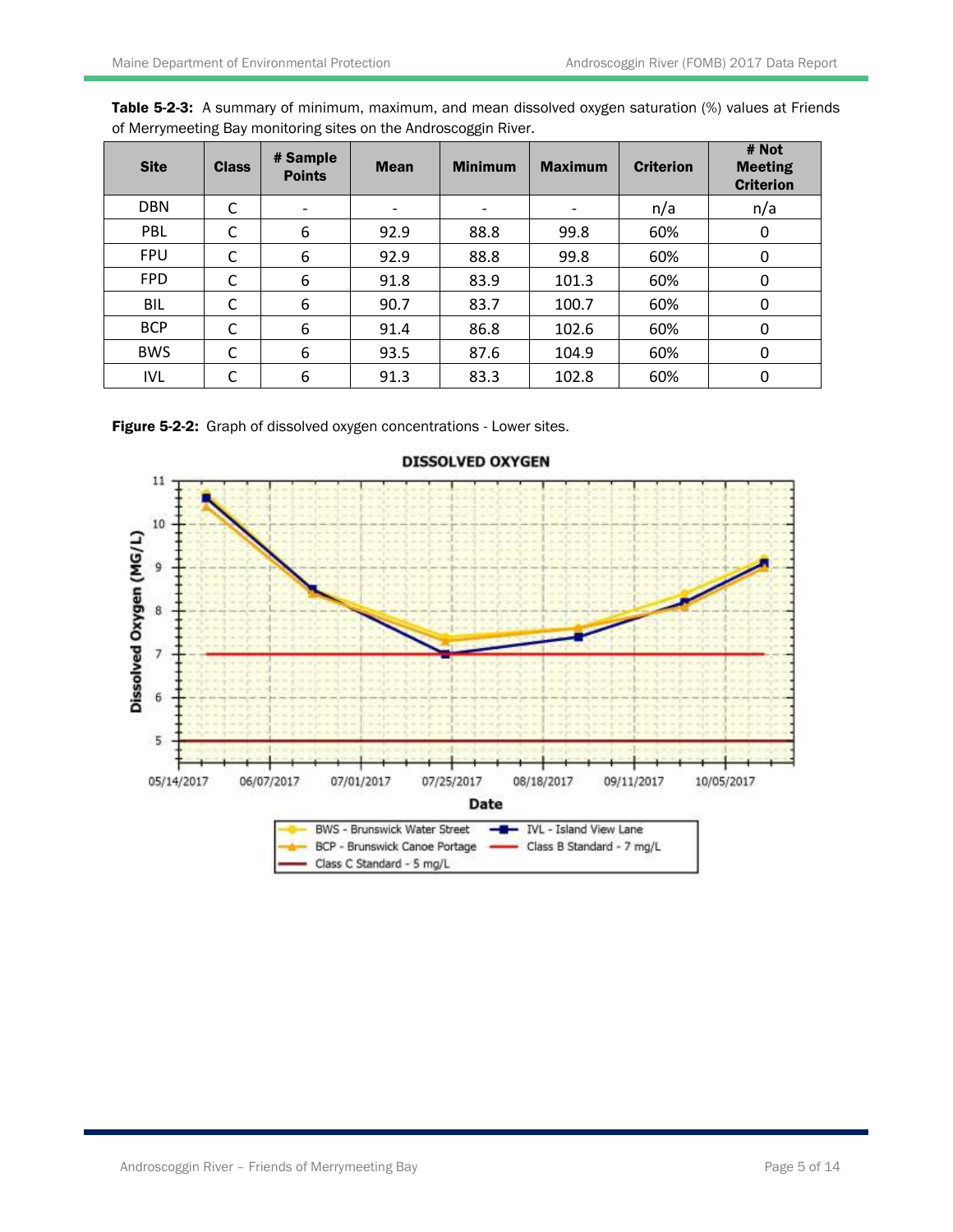



Figure 5-2-4: Graph of dissolved oxygen saturation - Lower sites.

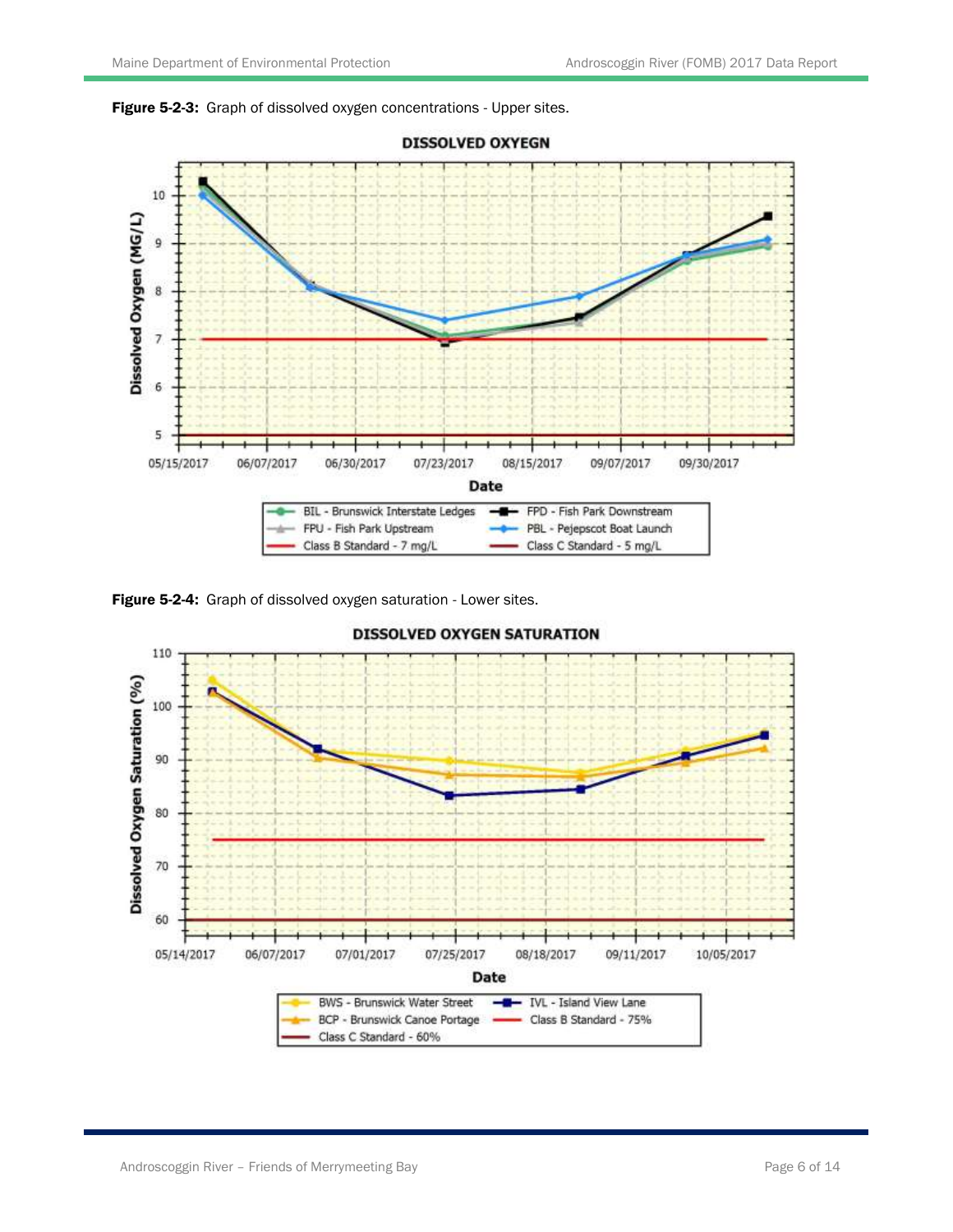



## **DISSOLVED OXYGEN SATURATION**

#### *Water Temperature*

Maine's Regulations Relating to Temperature (06-096 CMR Chapter 582) require that discharge of pollutants not raise the temperature of any river and stream above the EPA criteria for indigenous species (23 °C maximum and 19 °C weekly average) or 0.3 °C (0.5°F) above the temperature that would naturally occur outside a mixing zone established by the Board of Environmental Protection. Pollutant is defined in statute as many things including dirt and heat. For tidal waters, discharge of pollutants may not raise the temperature more than 4 °F (2.2 °C) or more than 1.5 °F (0.8 °C) from June 1 to September 1, and may not cause the temperature of any tidal waters to exceed 85  $\degree$ F (29  $\degree$ C) at any point outside a mixing zone established by the Board of Environmental Protection.

### *2017 Results*

**Temperatures at the three lowest sampling sites (BCP, BWS and IVL) were quite similar with highest temperatures occurring in July and August (20˚ - 25˚ C). Temperature was similar at the five sampling sites above (BIL, FPD, FPU, PBL and DBN) with highest readings occurring in July and August also (22˚ - 25˚ C). Since measurements are taken close to the surface (1.5 - 3 ft.), it is not surprising that temperatures can get quite warm in July and August in the large open river.**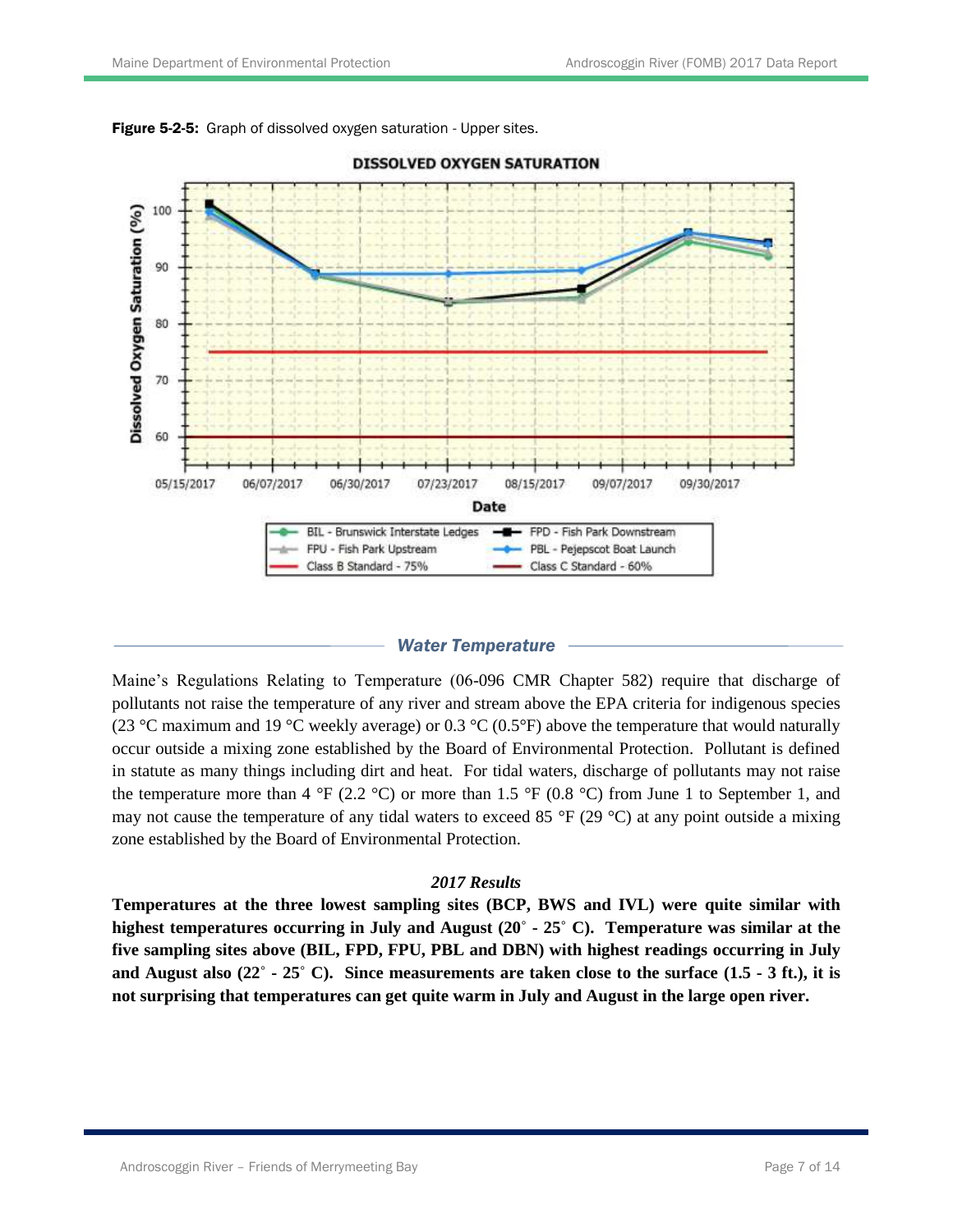| <b>Site</b> | <b>Class</b> | # Sample<br><b>Points</b> | <b>Mean</b> | <b>Minimum</b> | <b>Maximum</b> | <b>Criterion</b> | # Exceeding<br><b>Criterion</b> |
|-------------|--------------|---------------------------|-------------|----------------|----------------|------------------|---------------------------------|
| <b>DBN</b>  | C            | 4                         | 19.7        | 15.5           | 23.4           | n/a              | n/a                             |
| PBL         | С            | 6                         | 19.4        | 14.3           | 24.8           | n/a              | n/a                             |
| <b>FPU</b>  | C            | 6                         | 19.5        | 14.7           | 24.7           | n/a              | n/a                             |
| <b>FPD</b>  | С            | 6                         | 19.6        | 14.7           | 24.8           | n/a              | n/a                             |
| <b>BIL</b>  | C            | 6                         | 19.4        | 14.7           | 24.6           | n/a              | n/a                             |
| <b>BCP</b>  | C            | 6                         | 19.5        | 14.6           | 24.6           | n/a              | n/a                             |
| <b>BWS</b>  | C            | 6                         | 19.0        | 14.3           | 25.0           | n/a              | n/a                             |
| <b>IVL</b>  | C            | 6                         | 19.5        | 14.2           | 24.4           | n/a              | n/a                             |

Table 5-2-4: A summary of minimum, maximum, and mean water temperature (°C) values at Friends of Merrymeeting Bay monitoring sites on the Androscoggin River.

Figure 5-2-6: Graph of temperature - Lower sites.

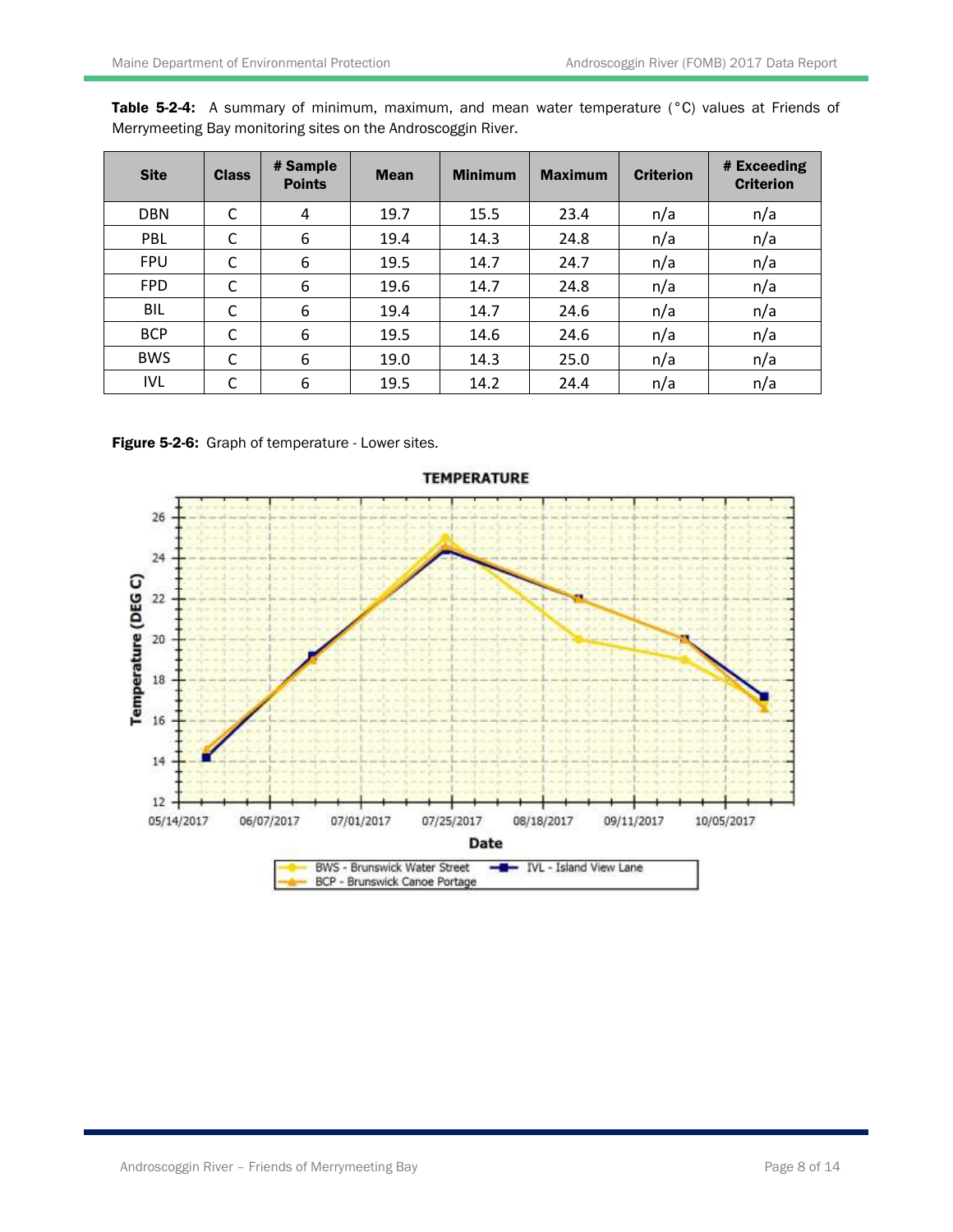



## *Specific Conductance*

Specific conductance is related to the amount of dissolved materials in the water. While there are no numerical standards, a relationship exists between conductivity and chloride which has numerical criteria. In general, streams located in urban areas tend to have high specific conductance due to polluted urban stormwater runoff. This may also in large part be due to salt buildup in surface and groundwater from road maintenance practices. Also, discharges from pulp and paper mills upstream measurably increase the conductivity of the river.

## *2017 Results*

**Specific conductance was measured six times at the sampling sites with measurements ranging from 40-120 µS/cm. Specific conductance increased as the season progressed with maximum values occurring in August-October when values were slightly elevated. Specific conductance overall is low.**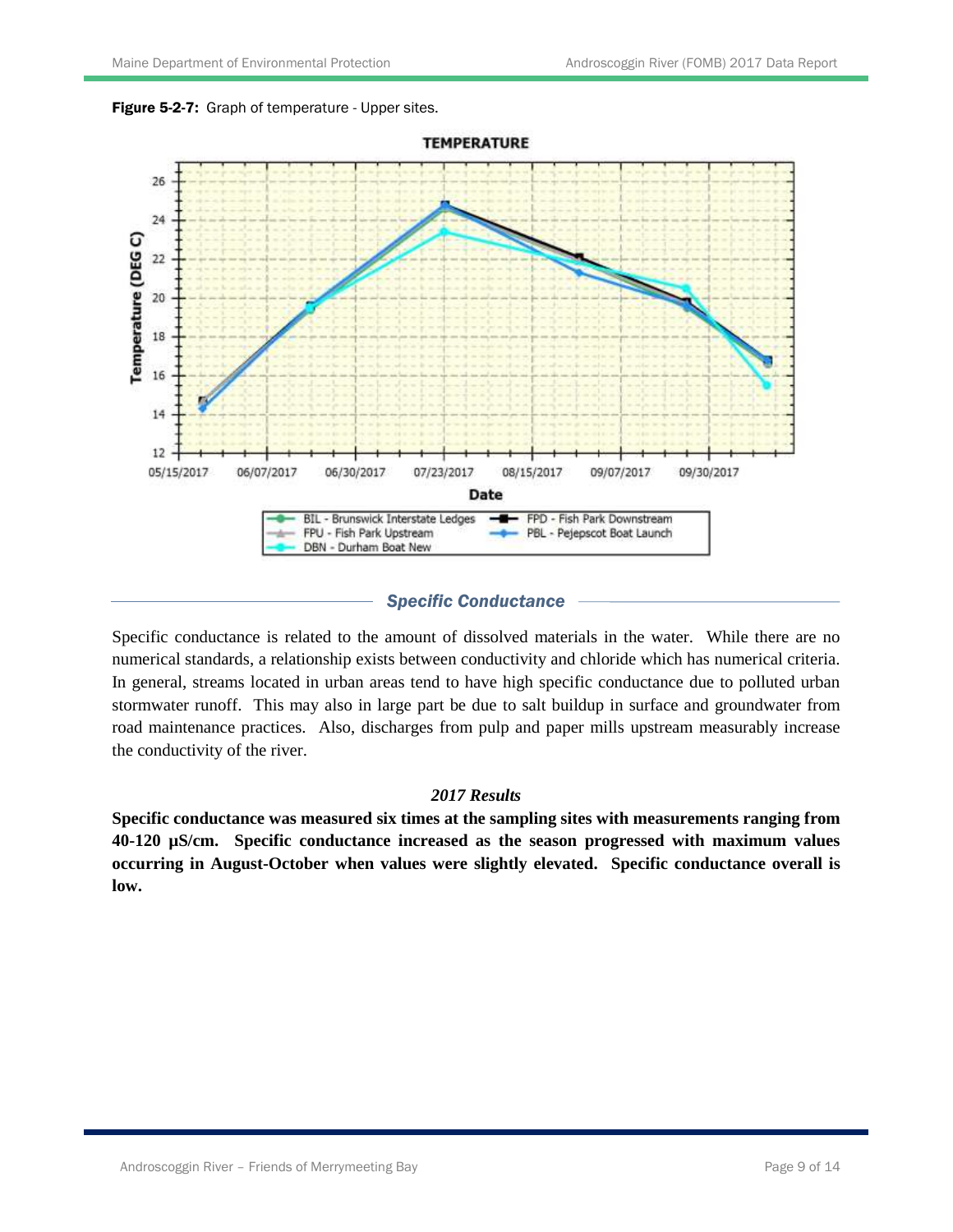| <b>Site</b> | <b>Class</b> | # Sample<br><b>Points</b> | <b>Mean</b> | <b>Minimum</b>           | <b>Maximum</b> | <b>Criterion</b> | # Exceeding<br><b>Criterion</b> |
|-------------|--------------|---------------------------|-------------|--------------------------|----------------|------------------|---------------------------------|
| <b>DBN</b>  | С            | -                         | -           | $\overline{\phantom{a}}$ | -              | n/a              | n/a                             |
| PBL         | С            | 6                         | 93          | 50                       | 120            | n/a              | n/a                             |
| <b>FPU</b>  | С            | 6                         | 87          | 40                       | 120            | n/a              | n/a                             |
| <b>FPD</b>  | C            | 6                         | 87          | 40                       | 120            | n/a              | n/a                             |
| <b>BIL</b>  | C            | 6                         | 87          | 40                       | 120            | n/a              | n/a                             |
| <b>BCP</b>  | С            | 6                         | 92          | 50                       | 120            | n/a              | n/a                             |
| <b>BWS</b>  | C            | 6                         | 98          | 70                       | 120            | n/a              | n/a                             |
| <b>IVL</b>  | C            | 6                         | 88          | 40                       | 120            | n/a              | n/a                             |

Table 5-2-5: A summary of minimum, maximum, and mean specific conductance values (micro-ohms/cm, µS/cm) at Friends of Merrymeeting Bay monitoring sites on the Androscoggin River.

Figure 5-2-8: Graph of specific conductance - Lower sites.

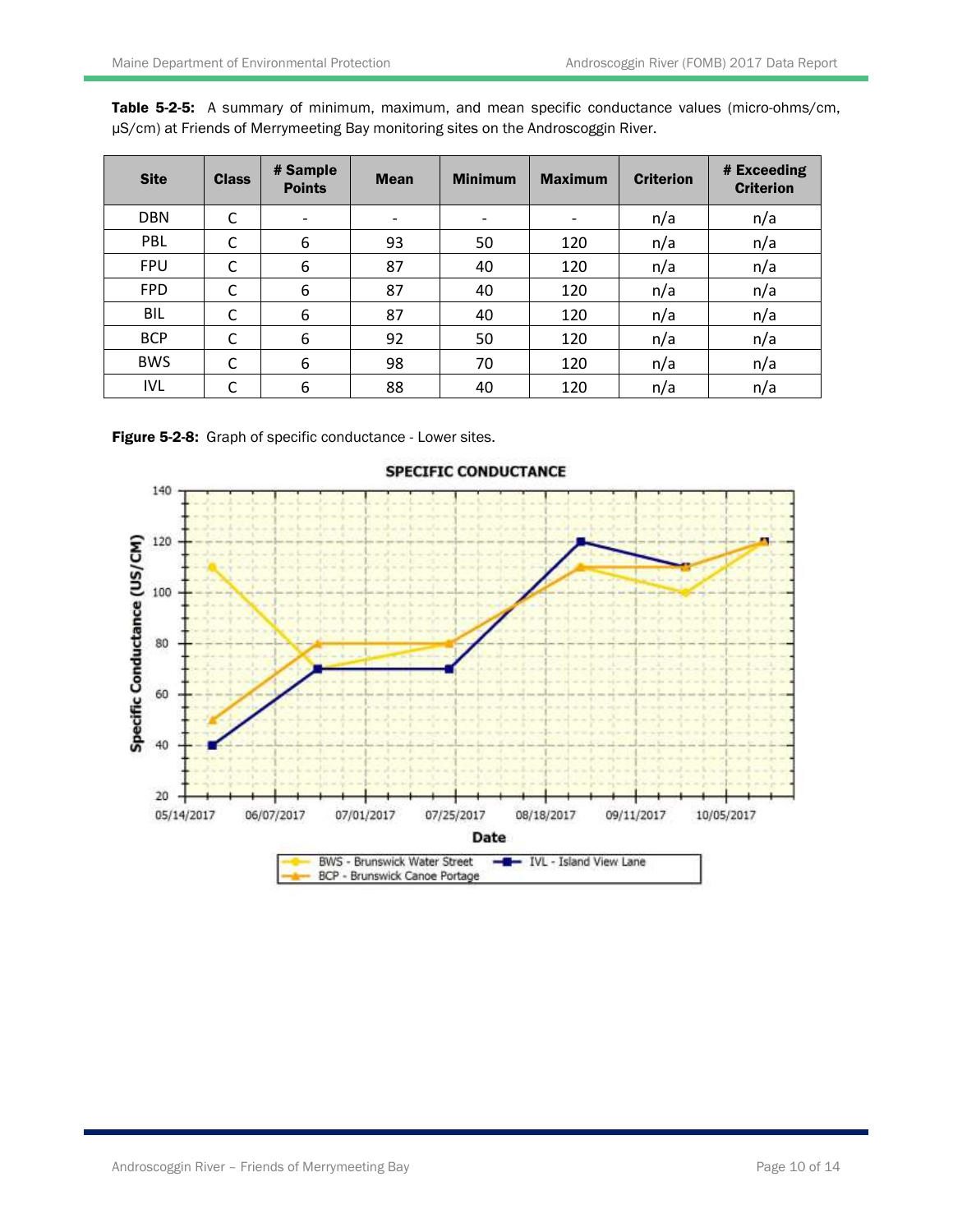



#### *Bacteria*

*Escherichia coli (E. coli)* bacteria are used as the indicator organism for freshwater. While these types of bacteria are not pathogens, their presence in the water may indicate the presence of other organisms, including bacteria and viruses, which can cause gastrointestinal illnesses. Class C criteria for bacteria are as follows: "Between May 15<sup>th</sup> and September 30<sup>th</sup>, the number of *Escherichia coli* of human and domestic origin shall not exceed a geometric mean of 126/100 ml (milliliters) or an instantaneous level of 236/100 ml." Class B criteria are as follows: "Between May  $15<sup>th</sup>$  and September 30<sup>th</sup>, the number of *Escherichia coli* of human and domestic origin shall not exceed a geometric mean of 64/100 ml (milliliters) or an instantaneous level of 236/100 ml." Geometric means are calculated instead of averages because it is more appropriate to use geometric mean for something like bacteria where there may be one or more very high or low values that can skew the mean.

### *2017 Results*

*Escherichia coli* **bacteria were sampled four to six times at eight sampling sites. Weather conditions were clear to light rain on all sample dates and previous 24 hours. All of the sample sites exceeded the Class B and Class C bacteria instantaneous criterion of 236 (MPN/100ml) on 1 date (October), except for site IVL which was elevated. The Class C geometric mean criterion of 126 (MPN/100ml) was not exceeded at any of the sites. The Class B geometric mean criterion of 64 (MPN/100ml) was not exceeded at any of the sites. Typically, high bacteria levels are associated with stormwater runoff and/or combined sewer overflows. None of the sample dates coincided with any significant rainfall, which may explain why bacteria concentrations were low with the exception of the October date. FOMB suggests that high bacteria levels also may reflect the seasonal September cessation of chlorine inputs by wastewater treatment plants along the river. Because bacteria counts are**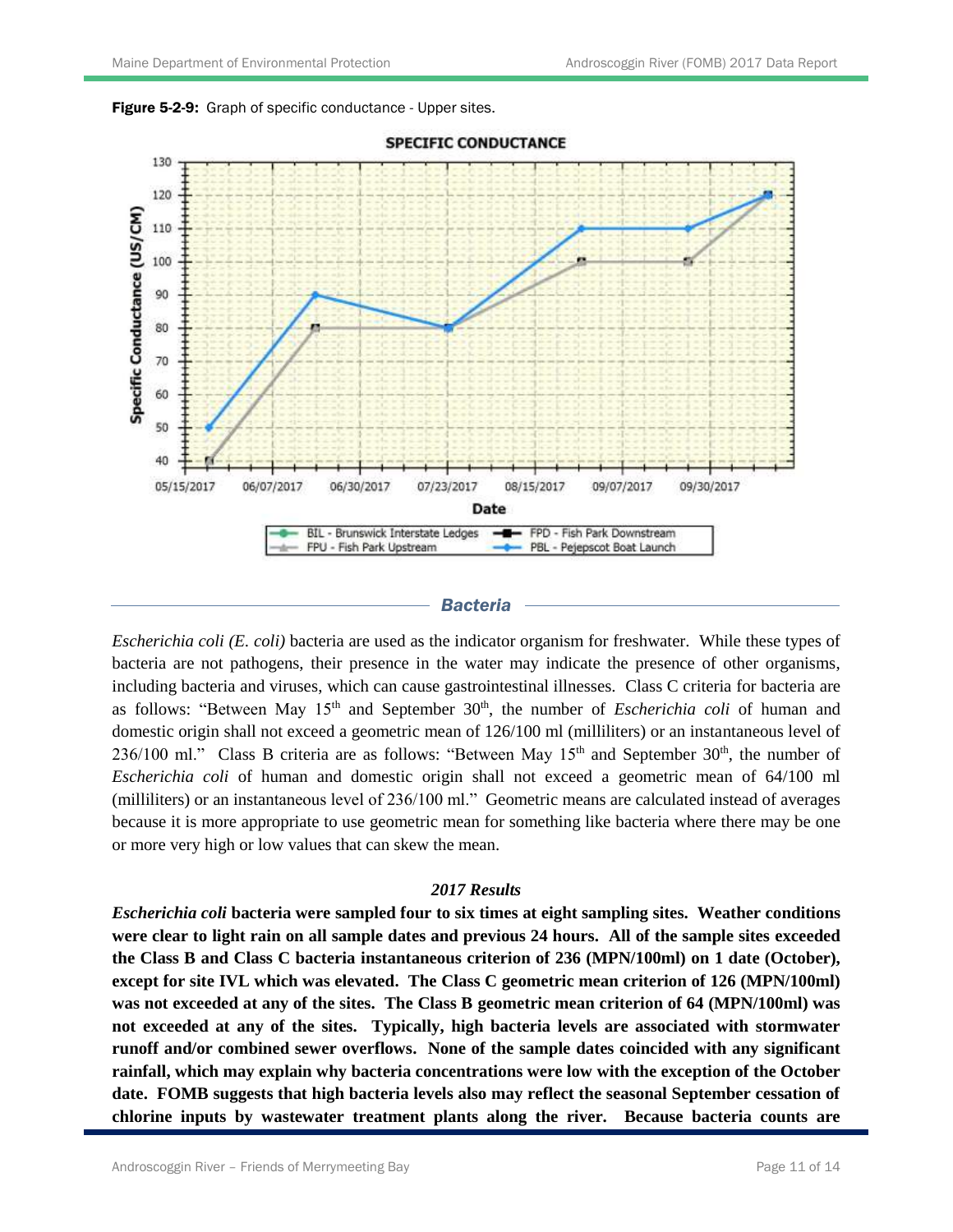## **typically lower in colder water, treatment plants are only required to chlorinate May - September. Overall, bacteria levels are excellent for the dates except in October.**

Table 5-2-6: A summary of minimum, maximum, and geometric mean values (MPN/100mL) for bacteria at Friends of Merrymeeting Bay monitoring sites on the Androscoggin River.

| <b>Site</b> | <b>Class</b> | <b>Bacteria</b><br><b>Type</b> | #<br><b>Sample</b><br><b>Points</b> | Geo-Mean | <b>Minimum</b> | <b>Maximum</b> | <b>Criterion</b><br>(Insta/geo) | # Exceeding<br><b>Criterion</b> |
|-------------|--------------|--------------------------------|-------------------------------------|----------|----------------|----------------|---------------------------------|---------------------------------|
| <b>DBN</b>  | C            | E. Coli                        | 4                                   | 11       | 10             | 345            | 236/126                         | 1                               |
| PBL         | С            | E. Coli                        | 6                                   | 15       | 7              | 1300           | 236/126                         | 1                               |
| <b>FPU</b>  | C            | E. Coli                        | 6                                   | 15       | 5              | 1986           | 236/126                         |                                 |
| <b>FPD</b>  | C            | E. Coli                        | 6                                   | 14       | 7              | 1986           | 236/126                         |                                 |
| BIL         | C            | E. Coli                        | 6                                   | 15       | 7              | 1986           | 236/126                         |                                 |
| <b>BCP</b>  | C            | E. Coli                        | 6                                   | 21       | 9              | 1046           | 236/126                         |                                 |
| <b>BWS</b>  | C            | E. Coli                        | 6                                   | 22       | 10             | 727            | 236/126                         |                                 |
| <b>IVL</b>  | C            | E. Coli                        | 6                                   | 27       | 13             | 214            | 236/126                         | 0                               |

**\*Geometric mean excludes October results (beyond the criteria inclusion date range of May 15-September 30). Maximum values beyond the range were included in the table and graphs.**

Figure 5-2-10: Graph of *E. coli* (MPN/100 ml) - Lower sites.



## **E. COLI BACTERIA**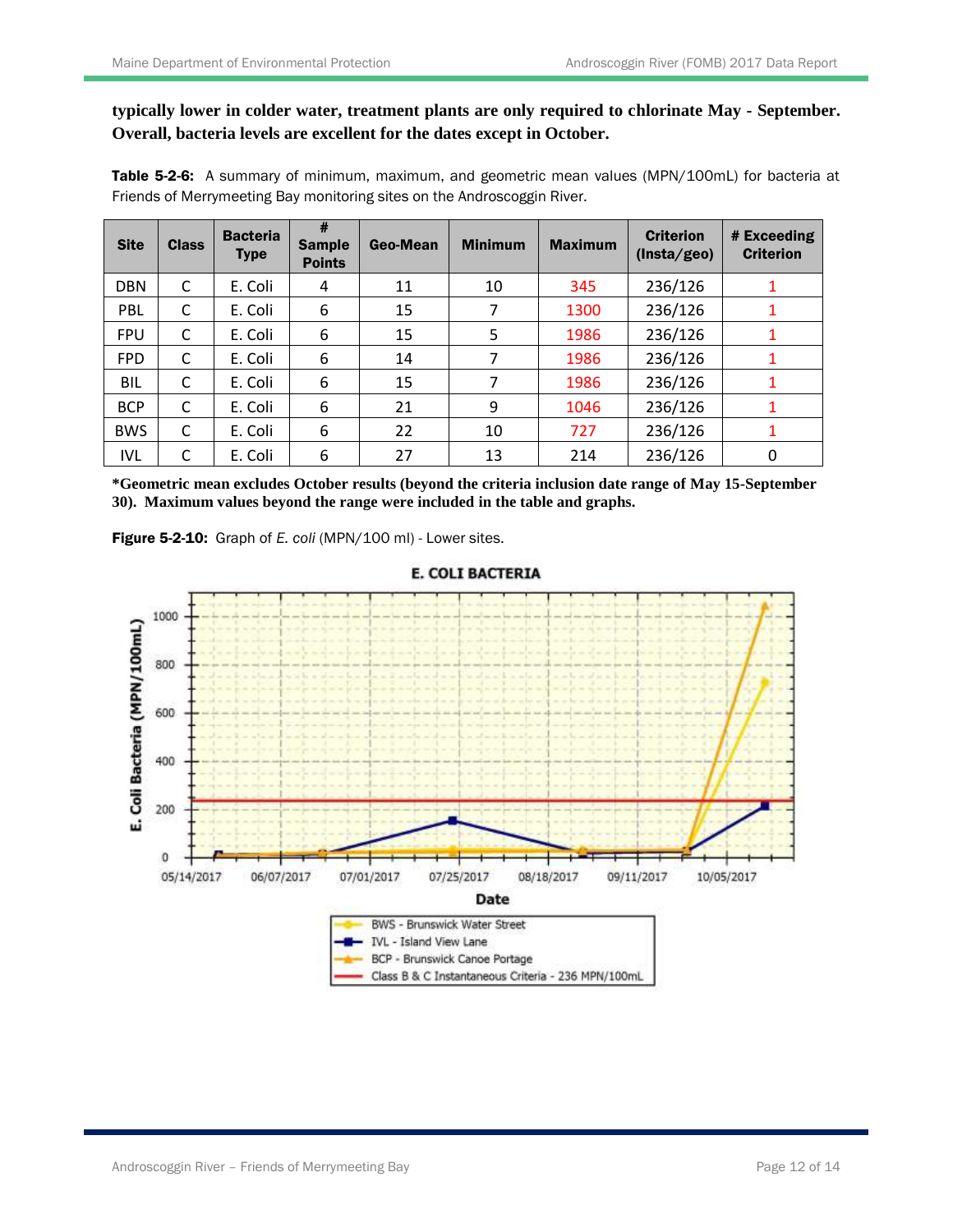Figure 5-2-11: Graph of *E. coli* (MPN/100 ml) - Upper sites.



#### **E. COLI BACTERIA**

## Discussion and Recommendations

There are numerous sources of pollution and other stresses to the Androscoggin River sites monitored by Friends of Merrymeeting Bay that could potentially have an impact on water quality. Some of those sources of pollution and stress may include:

- Point source pollution (pollution originating from a direct discharge including wastewater treatment plant discharge, combined sewer overflows and overboard discharges).
- Non-point source pollution (e.g., eroded soil, fertilizers, pesticides, heavy metals, petroleum residues, road salt, septic systems, wildlife and pet feces) and polluted stormwater originating from urban impervious surfaces (e.g., streets, parking lots, driveways, rooftops), agriculture, and forestry.
- Ponds and impoundments (which often create more pond-like aquatic habitat conditions that may have higher water temperatures and lower dissolved oxygen concentrations than freeflowing waters).
- Natural effects of wetlands (such as contributing waters to a stream/river that have low dissolved oxygen levels due to the decomposition of large amounts of organic matter, respiration of abundant plant matter, and low re-aeration rates that are characteristic of many wetlands).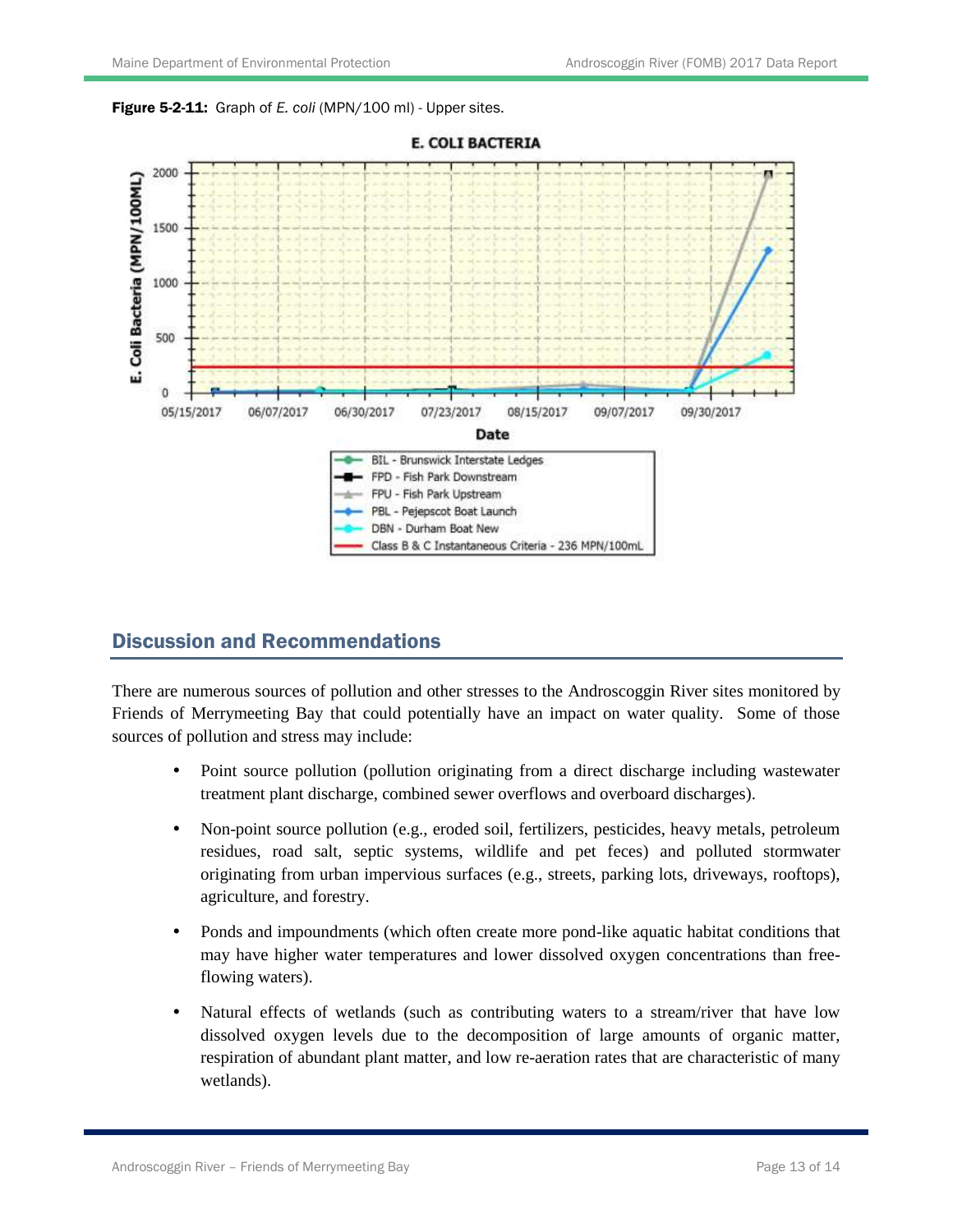**The following are recommendations for future monitoring:**

- **Some of the sites are very similar. Friends of Merrymeeting Bay might consider dropping some sites that are close to each other. They should also consider adding new sites to include streams draining to the Androscoggin River.**
- **Bacteria monitoring should continue to include a mix of sampling events to include both dry and runoff events. If possible, volunteer leaders could try to collect one to two bacteria samples during/after rain events.**
- **Continue monitoring at all stations (or at least a subset of sites) to develop a long-term trend database. FOMB might consider sampling two times per month in July and August.**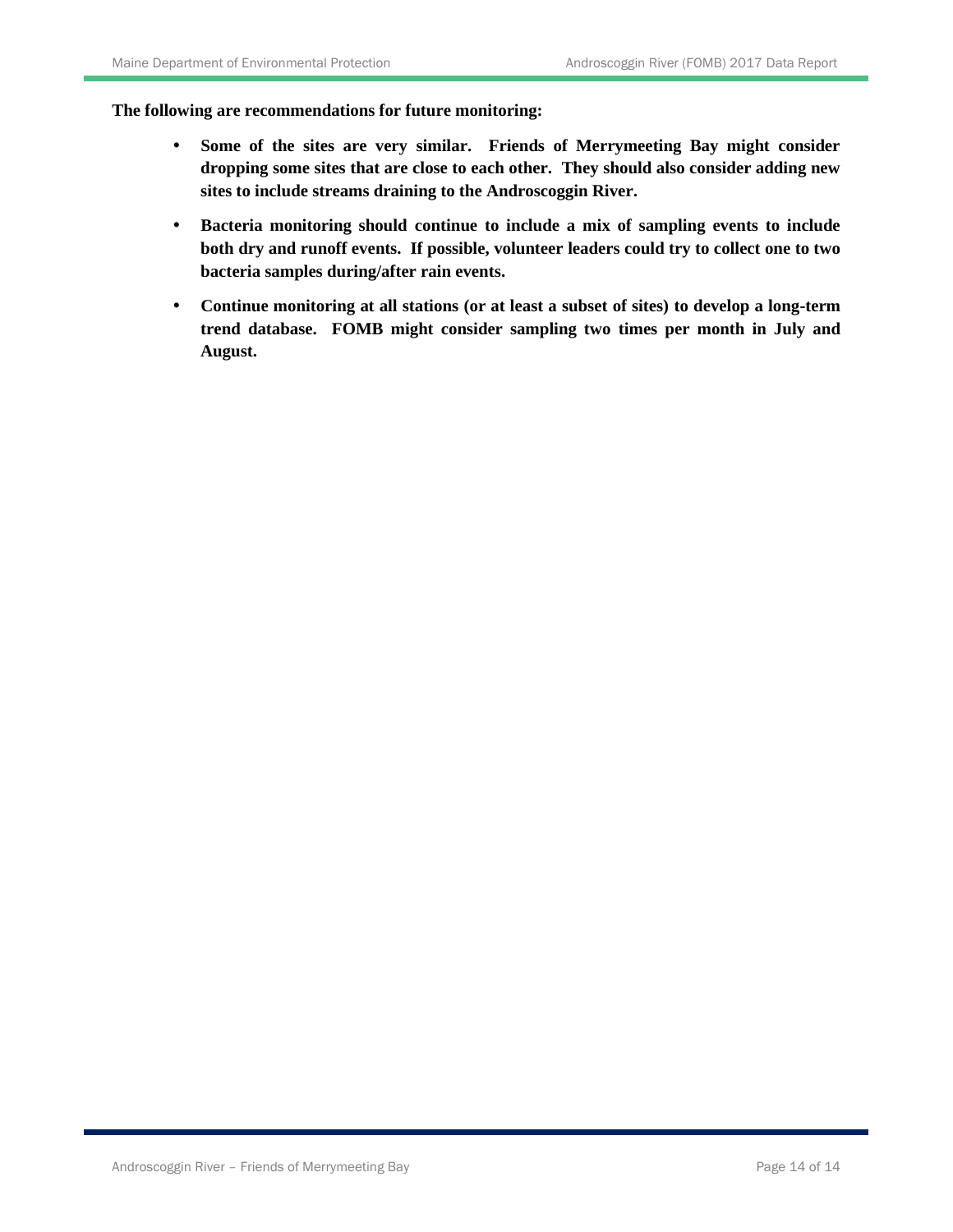#### **Appendix A**

\* Sampling depths are only reported for Tier 1 VRMP sites.

\*\* "N/A" = normal environmental sample ; "D" = field duplicate; "D.O." = dissolved oxygen; "Spec. Cond" = specific conductance; "TDS" = Total disolved solids; "TSS" = total suspended solids"

|              |                     |      |             |               |       |      |                             |      |      | $**$                                       |                    |                                       |            | E. coli         | Entero- |
|--------------|---------------------|------|-------------|---------------|-------|------|-----------------------------|------|------|--------------------------------------------|--------------------|---------------------------------------|------------|-----------------|---------|
|              |                     |      |             | <b>Sample</b> |       |      |                             |      | $*$  | Spec.                                      |                    |                                       |            | <b>Bacteria</b> | cocci   |
| Organization |                     |      |             | <b>Type</b>   |       |      | Sample   Depth   Water Temp | D.O. | D.O. | Cond.                                      | Salinity Turbidity | <b>TDS</b>                            | <b>TSS</b> | (MPN)           | (MPN/   |
| Site Code    | <b>VRMP Site ID</b> | Date | <b>Time</b> | Qualifier     | Depth | Unit | (DEG C)                     |      |      | $ (MG/L) $ Sat. (%) $ (US/CM) $ (PPTH) $ $ | (NTU)              | $\vert$ (MG/L) $\vert$ (MG/L) $\vert$ |            | 100ML)          | 100ML)  |

#### **Androscoggin River (lower) - Friends of Merrymeeting Bay: Approved Sites**

| <b>BCP</b> | ANDROSCOGGIN RIVER - A06 - VRMP  | 5/21/2017  | 7:23 AM | <b>NA</b> |  | 14.6 | 10.4 | 102.6 | 50  |  |  | 8.6    |  |
|------------|----------------------------------|------------|---------|-----------|--|------|------|-------|-----|--|--|--------|--|
| <b>BCP</b> | ANDROSCOGGIN RIVER - A06 - VRMP  | 6/18/2017  | 7:05 AM | <b>NA</b> |  | 19.0 | 8.4  | 90.4  | 80  |  |  | 20.1   |  |
| <b>BCP</b> | ANDROSCOGGIN RIVER - A06 - VRMP  | 7/23/2017  | 7:50 AM | <b>NA</b> |  | 24.6 | 7.3  | 87.2  | 80  |  |  | 24.6   |  |
| <b>BCP</b> | ANDROSCOGGIN RIVER - A06 - VRMP  | 8/27/2017  | 8:00 AM | <b>NA</b> |  | 22.0 | 7.6  | 86.8  | 110 |  |  | 29.2   |  |
| <b>BCP</b> | ANDROSCOGGIN RIVER - A06 - VRMP  | 8/27/2017  | 8:00 AM | D         |  | 22.0 | 7.6  | 86.8  | 110 |  |  | 16     |  |
| <b>BCP</b> | ANDROSCOGGIN RIVER - A06 - VRMP  | 9/24/2017  | 7:35 AM | <b>NA</b> |  | 20.0 | 8.1  | 89.5  | 110 |  |  | 32.7   |  |
| <b>BCP</b> | ANDROSCOGGIN RIVER - A06 - VRMP  | 10/15/2017 | 7:45 AM | <b>NA</b> |  | 16.6 | 9.0  | 92.2  | 120 |  |  | 1046.2 |  |
| <b>DBN</b> | ANDROSCOGGIN RIVER - A149 - VRMP | 6/18/2017  |         | <b>NA</b> |  | 19.5 |      |       |     |  |  | 9.8    |  |
| <b>DBN</b> | ANDROSCOGGIN RIVER - A149 - VRMP | 6/18/2017  |         | D         |  |      |      |       |     |  |  | 11     |  |
| <b>DBN</b> | ANDROSCOGGIN RIVER - A149 - VRMP | 7/23/2017  |         | <b>NA</b> |  | 23.4 |      |       |     |  |  | 13.4   |  |
| <b>DBN</b> | ANDROSCOGGIN RIVER - A149 - VRMP | 9/24/2017  |         | <b>NA</b> |  | 20.5 |      |       |     |  |  | 9.8    |  |
| <b>DBN</b> | ANDROSCOGGIN RIVER - A149 - VRMP | 10/15/2017 |         | <b>NA</b> |  | 15.5 |      |       |     |  |  | 344.8  |  |
| <b>BIL</b> | ANDROSCOGGIN RIVER - A24 - VRMP  | 5/21/2017  | 8:00 AM | <b>NA</b> |  | 14.7 | 10.2 | 100.7 | 40  |  |  | 7.4    |  |
| <b>BIL</b> | ANDROSCOGGIN RIVER - A24 - VRMP  | 6/18/2017  | 7:30 AM | <b>NA</b> |  | 19.4 | 8.1  | 88.5  | 80  |  |  | 21.6   |  |
| <b>BIL</b> | ANDROSCOGGIN RIVER - A24 - VRMP  | 7/23/2017  | 7:35 AM | <b>NA</b> |  | 24.6 | 7.1  | 83.7  | 80  |  |  | 12.1   |  |
| <b>BIL</b> | ANDROSCOGGIN RIVER - A24 - VRMP  | 8/27/2017  | 7:07 AM | <b>NA</b> |  | 21.9 | 7.4  | 84.7  | 100 |  |  | 31.3   |  |
| <b>BIL</b> | ANDROSCOGGIN RIVER - A24 - VRMP  | 9/24/2017  | 7:16 AM | <b>NA</b> |  | 19.5 | 8.6  | 94.6  | 100 |  |  | 13.4   |  |
| <b>BIL</b> | ANDROSCOGGIN RIVER - A24 - VRMP  | 10/15/2017 | 7:40 AM | <b>NA</b> |  | 16.6 | 9.0  | 92.0  | 120 |  |  | 1986.3 |  |
| <b>BWS</b> | ANDROSCOGGIN RIVER - A-09 - VRMP | 5/21/2017  | 7:08 AM | <b>NA</b> |  | 14.3 | 10.7 | 104.9 | 110 |  |  | 9.7    |  |
| <b>BWS</b> | ANDROSCOGGIN RIVER - A-09 - VRMP | 6/18/2017  | 6:40 AM | <b>NA</b> |  | 19.0 | 8.5  | 91.8  | 70  |  |  | 23.1   |  |
| <b>BWS</b> | ANDROSCOGGIN RIVER - A-09 - VRMP | 7/23/2017  | 7:17 AM | <b>NA</b> |  | 25.0 | 7.4  | 89.8  | 80  |  |  | 35.5   |  |
| <b>BWS</b> | ANDROSCOGGIN RIVER - A-09 - VRMP | 8/27/2017  | 7:40 AM | <b>NA</b> |  | 20.0 | 7.6  | 87.6  | 110 |  |  | 31.3   |  |
| <b>BWS</b> | ANDROSCOGGIN RIVER - A-09 - VRMP | 9/24/2017  | 7:15 AM | <b>NA</b> |  | 19.0 | 8.4  | 91.7  | 100 |  |  | 22.6   |  |
| <b>BWS</b> | ANDROSCOGGIN RIVER - A-09 - VRMP | 10/15/2017 | 7:25 AM | <b>NA</b> |  | 16.9 | 9.2  | 95.0  | 120 |  |  | 727    |  |
| <b>BWS</b> | ANDROSCOGGIN RIVER - A-09 - VRMP | 10/15/2017 | 7:25 AM | D         |  | 16.9 | 9.2  | 95.0  | 120 |  |  | 866.4  |  |
| <b>FPD</b> | ANDROSCOGGIN RIVER - A45 - VRMP  | 5/21/2017  | 7:55 AM | <b>NA</b> |  | 14.7 | 10.3 | 101.3 | 40  |  |  | 7.5    |  |
| <b>FPD</b> | ANDROSCOGGIN RIVER - A45 - VRMP  | 5/21/2017  | 7:55 AM | D         |  | 14.7 | 10.3 | 101.3 | 40  |  |  | 8.6    |  |
| <b>FPD</b> | ANDROSCOGGIN RIVER - A45 - VRMP  | 6/18/2017  | 7:07 AM | <b>NA</b> |  | 19.6 | 8.1  | 88.9  | 80  |  |  | 8.6    |  |
| <b>FPD</b> | ANDROSCOGGIN RIVER - A45 - VRMP  | 7/23/2017  | 7:15 AM | <b>NA</b> |  | 24.8 | 6.9  | 83.9  | 80  |  |  | 28.5   |  |
| <b>FPD</b> | ANDROSCOGGIN RIVER - A45 - VRMP  | 8/27/2017  | 6:40 AM | <b>NA</b> |  | 22.1 | 7.5  | 86.2  | 100 |  |  | 18.5   |  |
| <b>FPD</b> | ANDROSCOGGIN RIVER - A45 - VRMP  | 9/24/2017  | 6:49 AM | <b>NA</b> |  | 19.8 | 8.8  | 96.2  | 100 |  |  | 16     |  |
| <b>FPD</b> | ANDROSCOGGIN RIVER - A45 - VRMP  | 10/15/2017 | 7:13 AM | <b>NA</b> |  | 16.8 | 9.6  | 94.4  | 120 |  |  | 1986.3 |  |
| <b>FPU</b> | ANDROSCOGGIN RIVER - A47 - VRMP  | 5/21/2017  | 7:19 AM | <b>NA</b> |  | 14.7 | 10.1 | 99.1  | 40  |  |  | 5.2    |  |